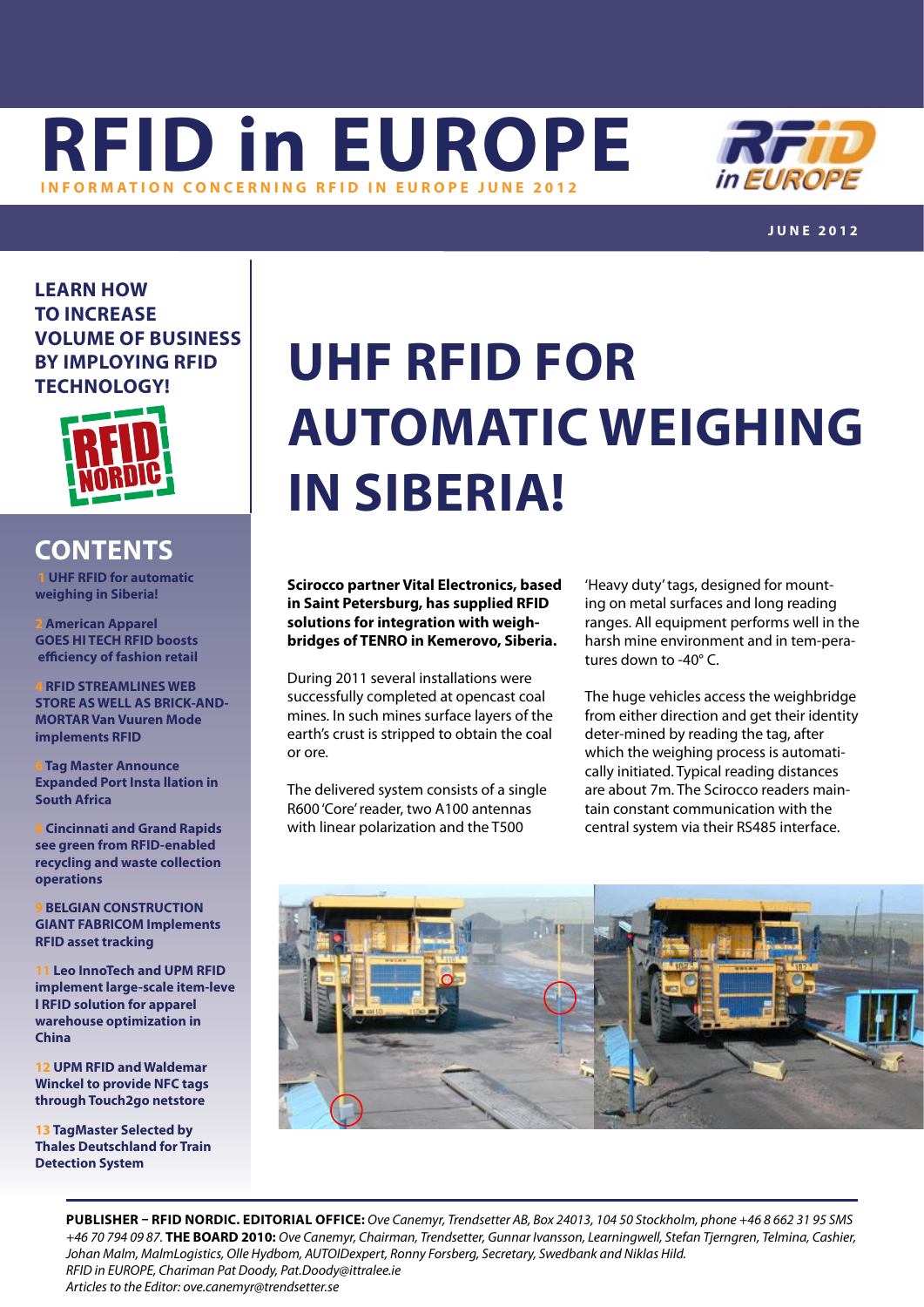

## <span id="page-1-0"></span>**American Apparel GOES HI TECH RFID boosts efficiency of fashion retail**



**American Apparel is one of the few clothing companies in the West that has bucked the trend: instead of moving production offshore, the vertically integrated manufacturer, distributor and retailer of casual clothing has kept all operations in Los Angeles.** 

With a California workforce of approximately 5,000 people, American Apparel is not only the largest garment manufacturer in North America. They might also be the only American company to manufacture in the U.S. and sell through their own retail outlets in China.

Despite a winning formula and highly efficient processes, American Apparel is constantly on the lookout for additional efficiencies that can help it maintain its competitive edge. With 280 retail outlets in the U.S., Canada, Mexico, Europe and Asia and 1.5 million pieces of clothing produced per

week, even a small uptick can make a big difference throughout the company ecosystem. By far the biggest advantage that American Apparel has found in recent years is RFID.

#### **A PAPER-BASED CHALLENGE**

American Apparel had long used a barcode scanning system at point of sale to trigger a replenishment of inventory from the stockroom. But as it was a manual, paper-based system requiring physical counts, replenishment only occurred twice per week. Even so, it still involved manual item counts and an average of 240 man-hours per

month. Naturally, there was also potential for human error.

### **RFID TO THE RESCUE**

To address this issue as well as to lift sales, the vertically integrated garment manufacturer is implementing an item level RFID system. Now part way through a worldwide rollout of 280 locations, American Apparel is tracking items from advance shipping notice (ASN) receiving right through to point of sale. An RFID software solution from Xterprise, a Texas-based RFID system provider, has proven to reduce out-ofstock situations and labour costs while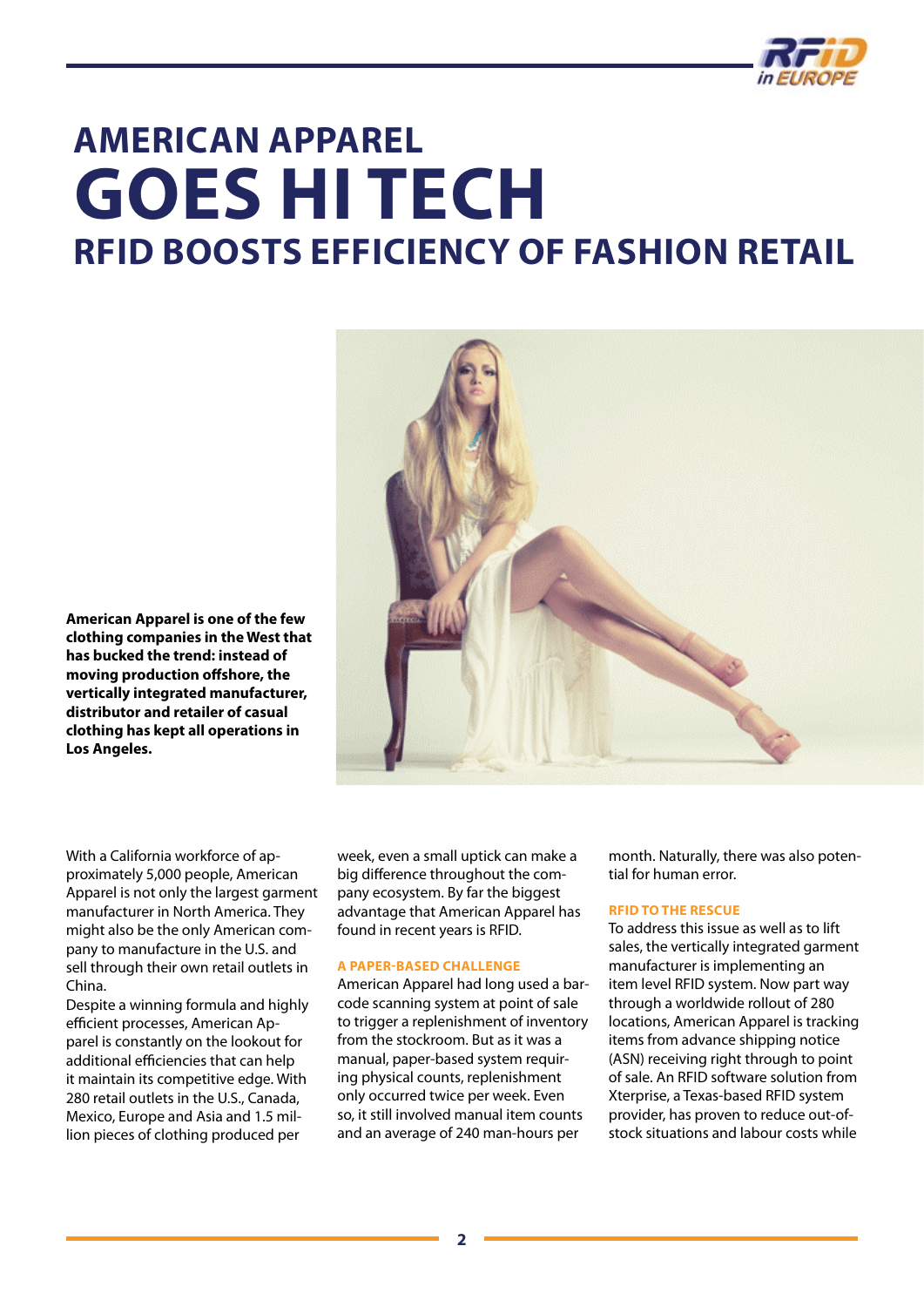



substantially augmenting sales. The system — active as of early 2012 at over 100 retail outlets — employs ultrahigh-frequency (UHF) EPC Gen2 passive RFID tags to track items as they enter the store, move to the sales floor and exit via point of sale (POS). Every store is furnished with two mobile computers, which may include the Nordic ID Merlin UHF RFID Cross Dipole and Nordic ID PL3000 UHF RFID Cross Dipole. Employees use these to perform inventory checks or to locate specific items on the sales floor or in the storeroom. Items arriving from the distribution centre and leaving the store in shopping bags are recorded using fixed RFID sensors.

### **SALES WAY UP, SHRINKAGE AND COSTS WAY DOWN**

Stacey Shulman, American Apparel's VP of Technology, has found that it takes store managers and staff several months to fully adjust to the technol-

ogy. "Once managers are used to the system, they have better visibility into the flow of merchandise," she says. "It's great both from an overview perspective and also very granular." The end result is the ability for retail managers to make better decisions as well as identifying and responding to buying trends. "We have seen a sustained sales lift," says Shulman.

In fact, sales have increased an average of 14% at stores already using RFID. "It's mostly due to a reduction in out-of-stocks and higher sales staff availability", Shulman summarizes. Out-of-stocks have dropped to 1%, and internal shrinkage has also been reduced by an average of 55%. With approximately 12,000 SKUs and just one copy of each on the sales floor at a time, keeping out-of-stocks down to 1% is indeed an accomplishment.

### **ROI: 4.5 MONTHS**

Increased sales and fewer out-ofstocks are huge benefits, but there are also major savings tied to the efficiency that comes with RFID. Each store saves approximately 185 hours or \$27,000 per month in labour, thanks for the most part to faster counting and fewer storeroom searches. Statistically speaking, the average payback on American Apparel's RFID investment is about 4.5 months per store. Shulman is impressed. "You could say that we're pleased with our investment, yes. Going into our initial pilot, we hadn't anticipated quite such a quick payback." American Apparel's experience is proof positive that RFID technology can act as a catalyst to drive lower costs, enhance supply chain productivity and deliver greater customer satisfaction.

**For further information please contact:**  [alexander.aminoff@nordicid.com](mailto:alexander.aminoff@nordicid.com)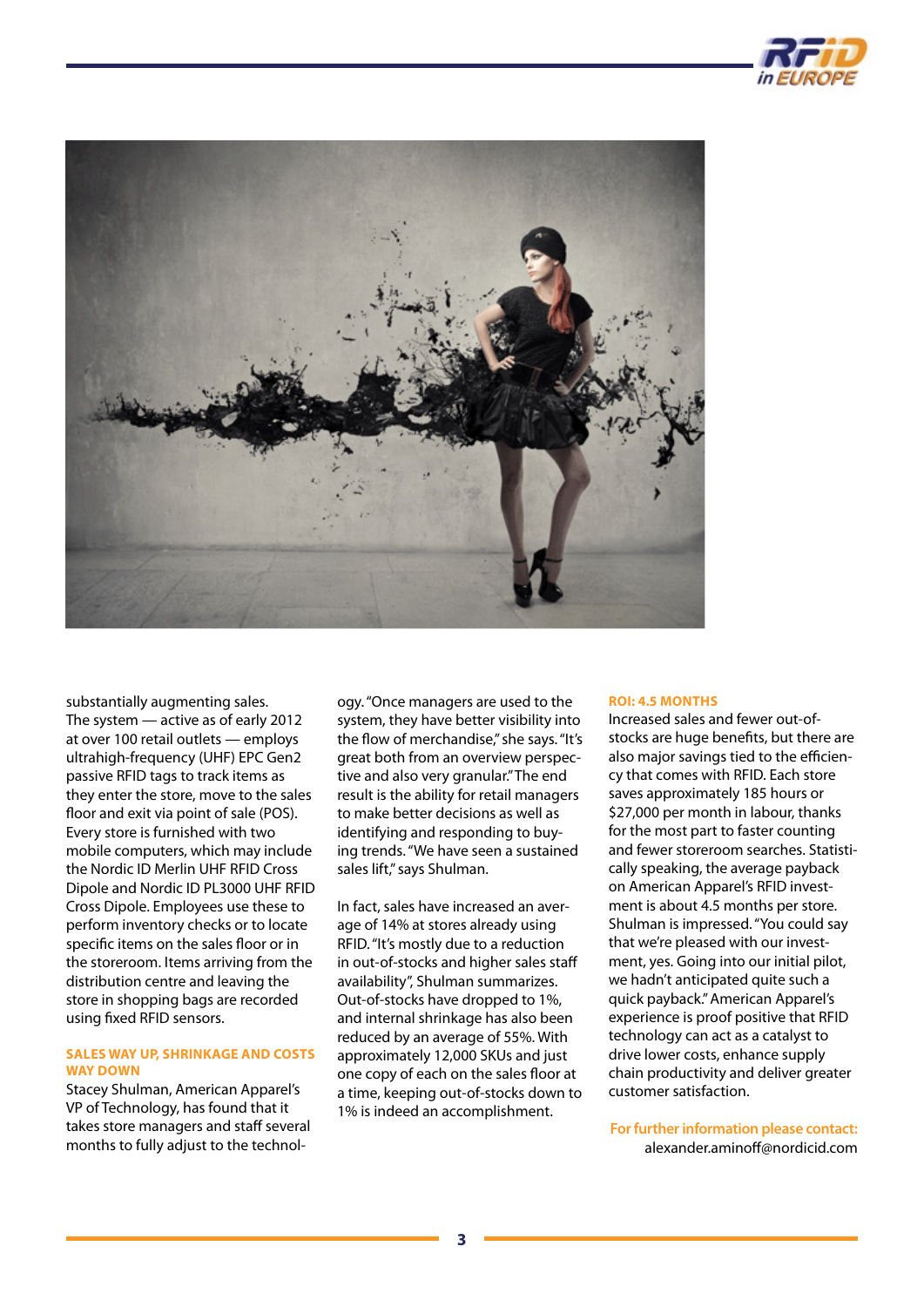

<span id="page-3-0"></span>

## **RFID STREAMLINES WEB STORE AS WELL AS BRICK-AND-MORTAR Van Vuuren Mode implements RFID**

**Van Vuuren Mode is a chain of women's fashion stores recognized throughout the Netherlands. The upscale retailer carries premium brands, including Taifun, Claudia Sträter, Gaastra, DFVV, Bandolera and Gerry Weber. With 26 locations plus an online store selling more than 500,000 items yearly, the fashion powerhouse was looking for further efficiencies in its business model, making it a ripe candidate for RFID specific efficiencies.**

### **A UNIQUE WEB BUSINESS MODEL**

Access to real time information and transparency will improve stock management in any Web store, but especially given the unique online business model in place at Van Vuuren Mode: whenever an order comes in

through the Web store, one of the 26 Van Vuuren locations that has the items in question will fill the order and ship it directly from the store. While distribution centres may stock dozens or hundreds of a given stock keeping units (SKU), retail locations

will often have only a handful or even just one of each item on the sales floor or in the storeroom. But fulfilling online retail orders from brick-and-mortar locations helps preserve a healthy sales margin, as Van Vuuren is able to leverage existing store staff to fill or-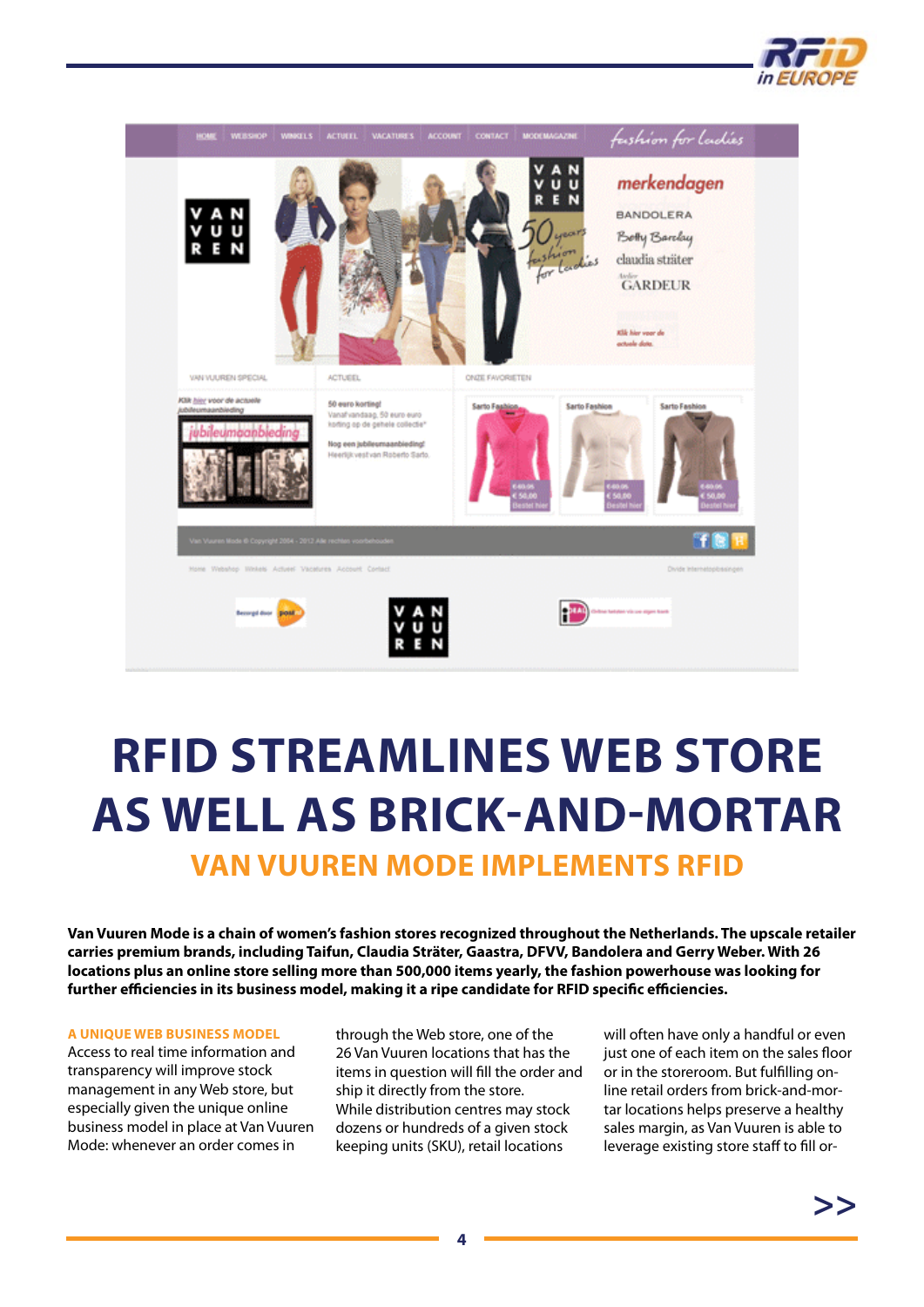

ders rather than employing dedicated personnel at a fulfilment centre. Customers also have the option to pick the order up from the retail location of their choice, thereby saving on shipping costs and increasing the likelihood of spontaneous purchases.

### **RFID DELIVERS HOLISTIC OPTIMIZATION**

RFID held the promise of helping Van Vuuren to optimize internal processes, especially concerning logistics.

The technology helps sales staff to quickly locate the item within the store by using a mobile RFID computer with Geiger counter functionality. It also helps in other ways. These include fast daily stock counts, simplified returns management, improved logistics in getting items to specific retail locations to fill orders for pickup, and updating the point of sale system to trigger a stock refill once an order has been filled.

To make it all work, Van Vuuren collaborated with improvement-it, a Hoofddorp-based RFID solutions provider. They started small, with a twostore pilot that implemented the Nordic ID Merlin UHF RFID Cross Dipole mobile computer. At the distribution centre, Van Vuuren garments have always been relabelled with a classic cardboard label including price, barcode, GER info and now an RFID tag. Because it's just an add-on to the tagging process, total costs associated with RFID tags are very low.

### **POSITIVE RESULTS**

So far results are very good, with 98.5% read accuracy. For the full rollout, Van Vuuren is interested in witching to the slimmer, mobile phone-like Nordic ID Morphic UHF RFID Cross Dipole mobile computer with external antenna. There were initially some double reads with the system, ironically enough because one manufacturer,

Gerry Weber, had already discovered the benefits of RFID supply chain integration and has RFID tags sewn into their garments. Once the system was programmed to disregard this class of tag, the issue was quickly solved.

### **FUTURE PLANS**

Van Vuuren Mode is always interested in ways to improve the shopping experience for customers, and has tested what's known as a 'smart mirror'; a computer system in the change room that displays options based on the RFID codes that it detects. For example, it might suggest a sweater to go with a certain blouse and skirt combination, or let the customer know if a different size of garment is in stock. Once the current RFID rollout is fully implemented, the retailer is interested in considering other options to improve efficiency and increase sales.

**For further information please contact:**  [alexander.aminoff@nordicid.com](mailto:alexander.aminoff@nordicid.com)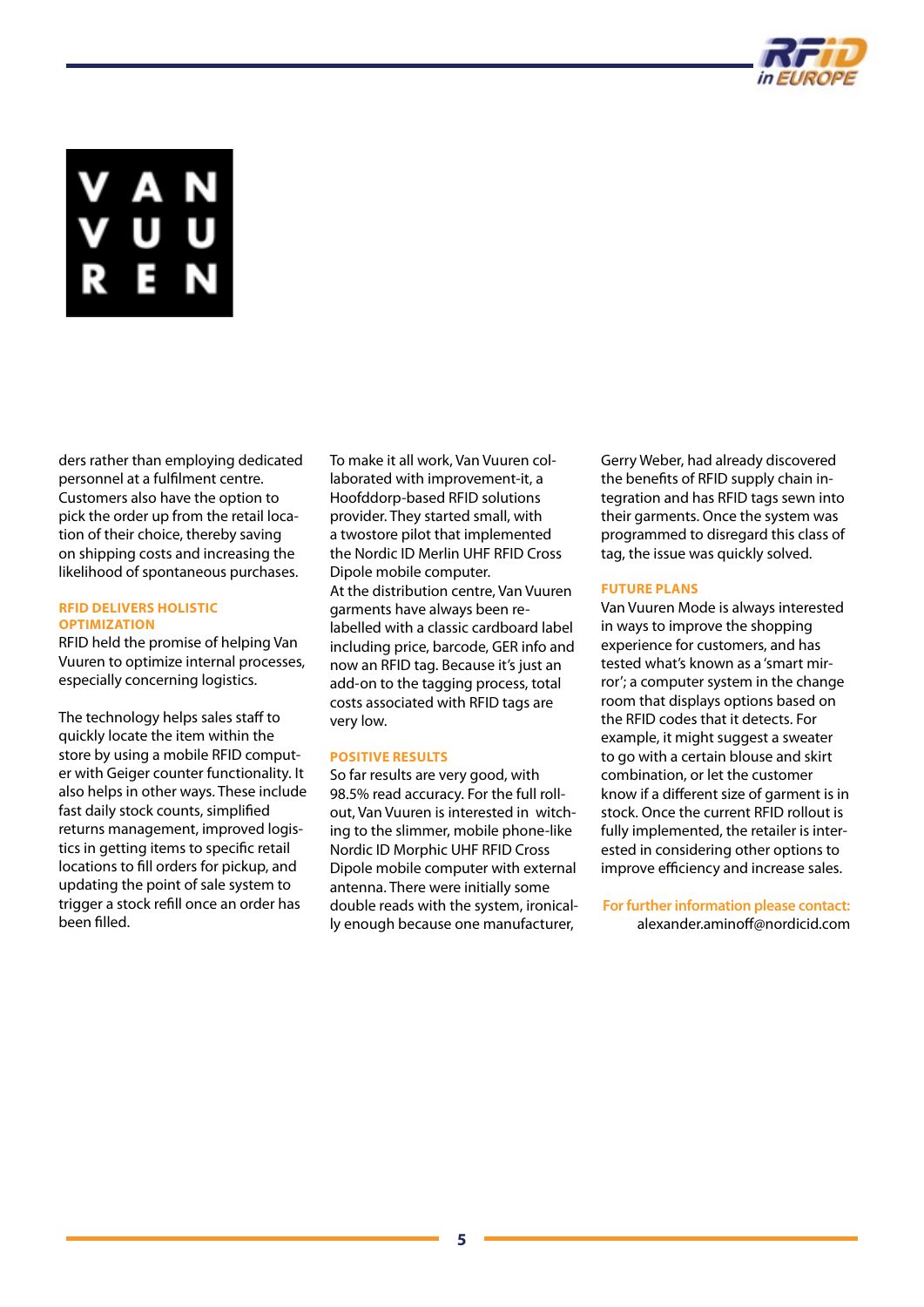

# <span id="page-5-0"></span>**TagMaster Announce Expanded Port Installation in South Africa**

**TagMaster, a producer of advanced RFID solutions for long range identification in access control, asset management and rail applications, has announced that the Port of Durban DCT selected its CombiTag Classic RFID tags that combine short range identification based on proximity technology by HID Global® and long range identification technology by TagMaster. This deployment at Durban DCT is the latest in a number of deployments made by Tag-Master partner CAMCO Technologies at Durban Pier1 and Port Elizabeth.**

This installation for Automatic Vehicle Identification (AVI) enables visibility into the port administration system to see which trucks have entered the terminal at a specific time. Since RFID cards are linked to trucking companies, when the trucks pass through the auto-gates, photo footage is linked to that specific card/tag. This has significantly assisted the management of access authorisation and security for both the customers and the Port Operator as the level of information and confirmations has increased.

The TagMaster LR-series long range RFID readers and the CombiTag Classic tags being deployed are based on Tag-Master's 2.45 GHz technology and were chosen for their quality and reliability. This dual tag contains both long range identification capability and proximity reading using HIDÒ eProx coils. For the Transnet terminals in South-Africa, both a short and a long range system were needed. The TagMaster technology al-

*"By introducing the use of this Tagging system we have provided the trucking community with the ability to accurately control their fleet.*

lows the trucks to be recognized upon arrival at the primary gates without having to stop or to slow down, and a photo of the truck is taken at the time of entrance through this primary gate. At the second stage of identification, the HID Global short range technology allows the driver to be validated at the CAMCO Technologies Transaction Kiosks further in the terminal. Both technologies are essential to ensure the steady throughput of cargo.

A domestic (central) database has been established that contains over 15.000 TagMaster tags in two remote locations – Durban and Port Elizabeth, which are almost 1000km apart. With the use of the combination of RFID technologies, faster identification of trucks and drivers at both short and long distances has been achieved. The installation has resulted in an improved accuracy of data input and a higher level of security control, as tags are configured specifically in relation to the trucks, per trucking companies. "By introducing the use of this Tagging system we have provided the trucking community with the ability to accurately control their fleet. The system also prohibits any fraudulent activities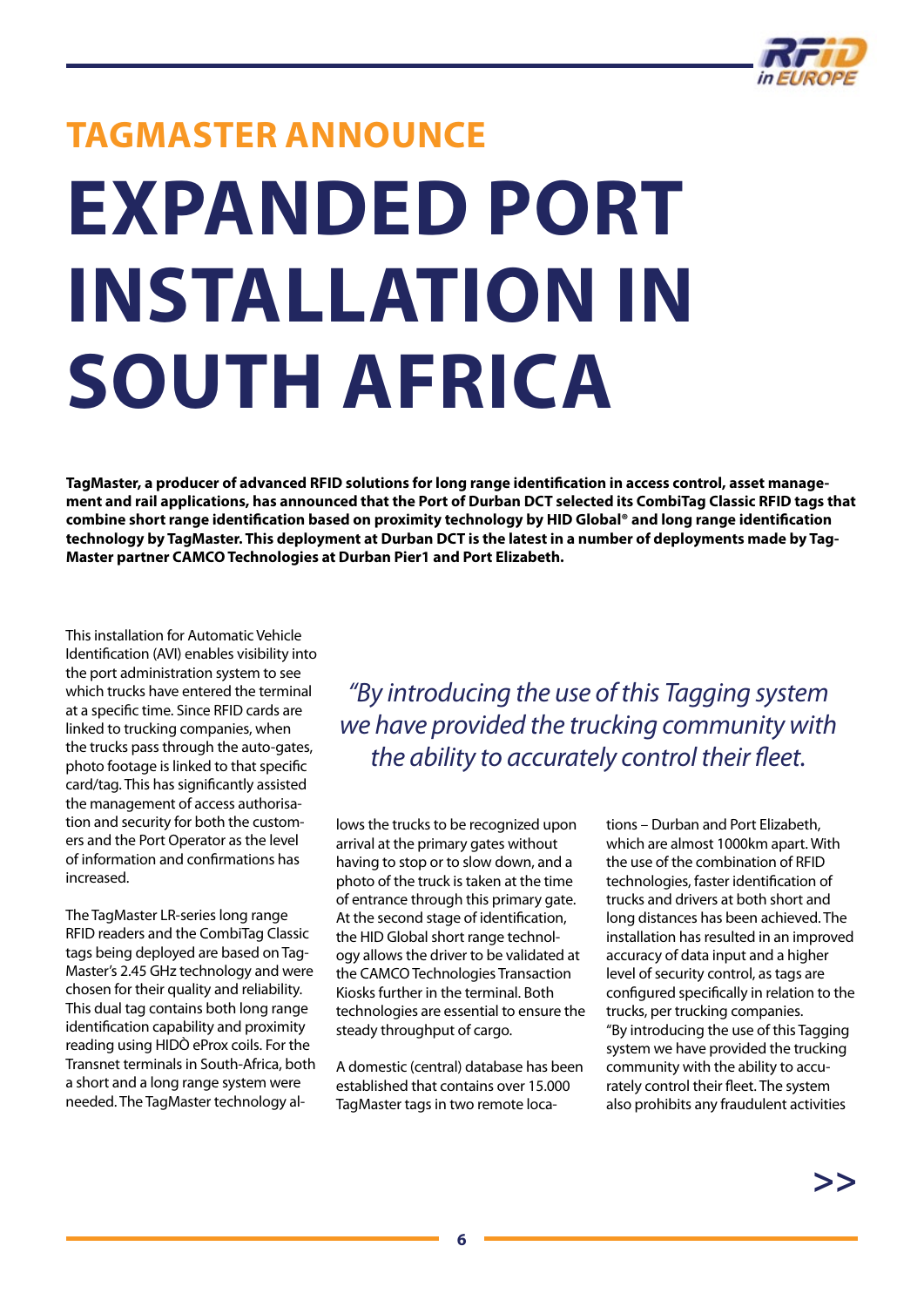

in connection with truck access as each card is unique to each truck," says ANTON Bernaerd at CAMCO Technologies.

"We are pleased to support TagMaster in the use of HID technology in the CombiTag Classic tag," said Diane Kehlenbeck, HID Connect partner program manager with HID Global. "By combining technologies with two different purposes into a single device, the end-user ultimately experiences ease of use coupled with better security controls."

### *"We are pleased to support TagMaster in the use of HID technology in the CombiTag Classic tag,"*

**For more information, please contact:** Bo Tiderman, CEO Telephone: +46 8 632 1950 E-mail:<mailto:bo.tiderman@tagmaster.com>

### **About CAMCO**

CAMCO Technologies is the Belgium-based vendor of market-leading Gate Automation systems and solutions, specifically designed and developed for Container, Ro-Ro, Intermodal and Railway terminals around the world. Its extreme accurate systems and solutions help terminal operators increase their gate and terminal efficiency, productivity and safety without raising the operating costs. The company has currently over 200 installations in more than 20 countries and including terminals operators such as APM Terminals, DP World, HPH, HHLA Hamburg, Eurogate, Patrick Terminals, TIL, BNSF, Norfolk Southern, Union Pacific, CSX, Canadian National, Cobelfret, Stena Line and many more.

#### **About TagMaster**

TagMaster is an application driven technology company that designs and markets advanced radio frequency identification (RFID) systems and information products for demanding applications. Application areas include vehicle access control, rail bound transportation, asset management and environmental monitoring. Customers implement TagMaster's RFID technologies to increase efficiency, security, convenience and to reduce environmental impact. TagMaster markets and sells its products via a global network of partners, systems integrators and distributors. Strategic geographical markets include Europe, Asia and North America. TagMaster was founded in 1994 and has its headquarters in Stockholm. TagMaster is a public company and its shares are traded on First North stock exchange in Stockholm, Sweden. TagMaster's certified adviser is Remium AB.

### **Do you have interesting information about RFID?**

### **Please contact: [Ove.Canemyr@trendsetter.se](mailto:ove.canemyr@trendsetter.se)**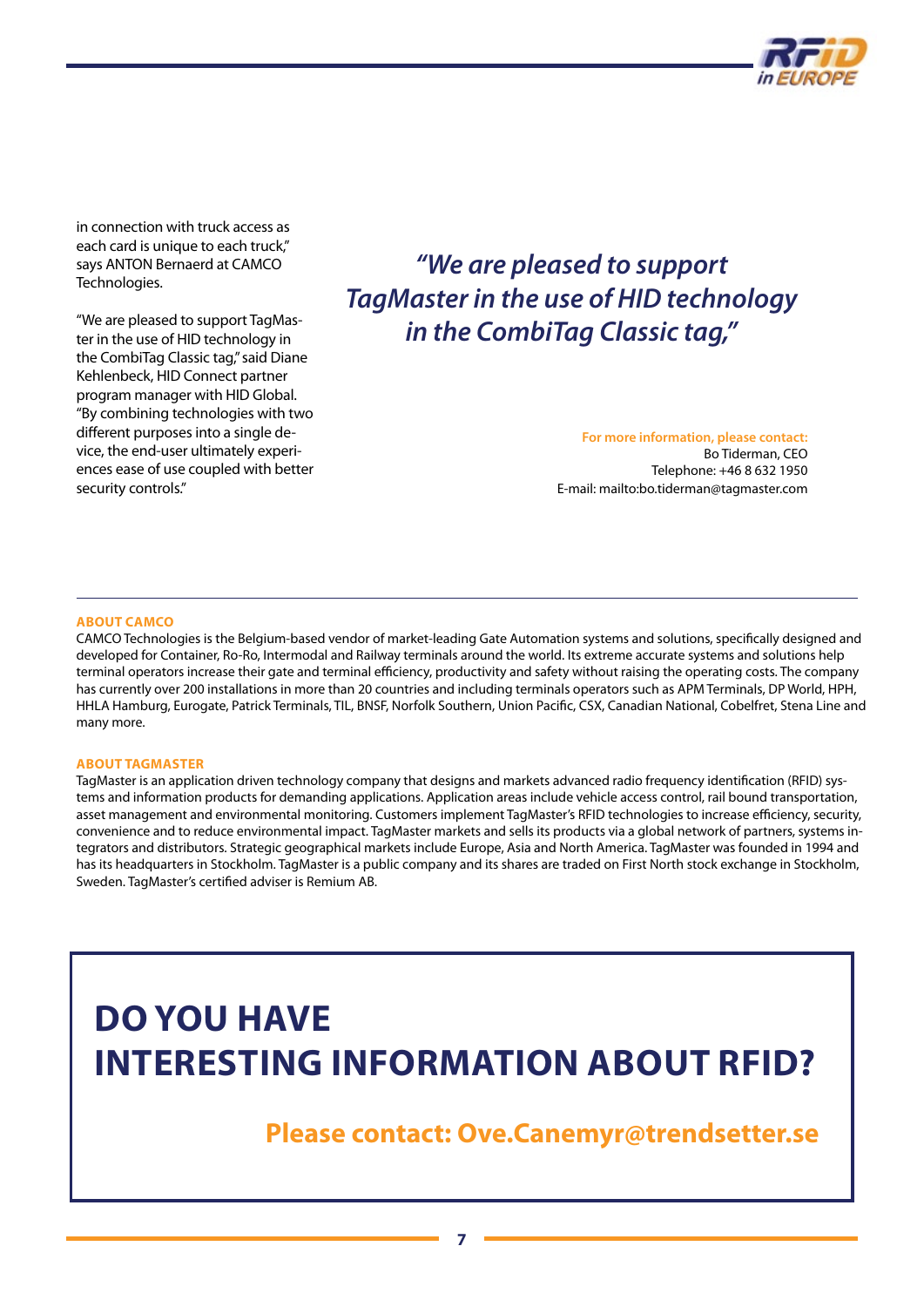

## <span id="page-7-0"></span>**Cincinnati and Grand Rapids see green from RFID-enabled recycling and waste collection operations**

**UPM RFID and Cascade Engineering have helped the cities of Cincinnati, OH, and Grand Rapids, MI, turn trash into cash, using RFID technology to optimize critical waste management processes and generate cost savings. The two municipalities are combating the problem of growing waste volumes by motivating citizen behavioral change with incentive-based recycling programs and pay-as-you-throw pricing.**

Cascade Engineering's RFID system for the waste management industry consists of three components: twowheeled recycling and trash containers mounted with RFID xtreme tags™ from Xtreme RFID, an on-board truck data collection system with RFID readers and antennas from Capturit™ mounted in the hopper and an industrial PC with optional screen and GPS and GSM transceiver placed in the cab, and back office software.

The RFID system is built to withstand heavy usage. The company's xtreme tags™, which are powered by <http:// www.upmrfid.com/rfid/upm\_uhf-rfidproducts>UPM ShortDipole™ high performance UHF inlays from UPM RFID, snap securely in place below trash cart lids, are guaranteed to last 10 years and perform in extreme temperatures and weather conditions. The truck system withstands continual impact and daily usage. When sanitation crews collect consumers' garbage and recycling, the truck's RFID readers and antennas capture tag data, recording the time and GPS coordinates as well as weight of the pickup. Meanwhile, drivers can record missed pickups using the onboard computer. That information can be used to automate data collection and billing, while also providing

*"We look to partner with best in class companies who share a passion for sustainability and innovation. UPM RFID is the right partner to help us positively impact the environment by reducing the amount of waste going to landfills and a vehicle that allows us to help our customers achieve their waste diversion goals"*

municipalities with powerful insights they can use to enhance service, from answering customer queries about pickups to fine-tuning driving routes.

"We look to partner with best in class companies who share a passion for sustainability and innovation. UPM RFID is the right partner to help us positively impact the environment by reducing the amount of waste going to landfills and a vehicle that allows us to help our customers achieve their waste diversion goals", says Mike Lewis, Business Unit Manager, Xtreme RFID.

In Cincinnati, the implementation of RFID-based recycling system has increased citizen recycling participation from 40 to 79% to 18,000 tons, and grown recycling volumes by 49% during years 2009-2011, saving \$930,000 in waste disposal and labor costs. The city of Grand Rapids is now extending RFID technology to waste collection, implementing usage-based pricing for the city's 60,000 residents and using GPS and RFID data to plan sanitation crew driving routes for optimal operational and fuel efficiency.

**For further information, please contact:**

Mr Jan Svoboda, Sales and Marketing Director, Americas, UPM RFID, tel. +1 805 312 4679 Mr Mike Lewis, Business Unit Leader, Xtreme RFID, tel. +1 616 975 4846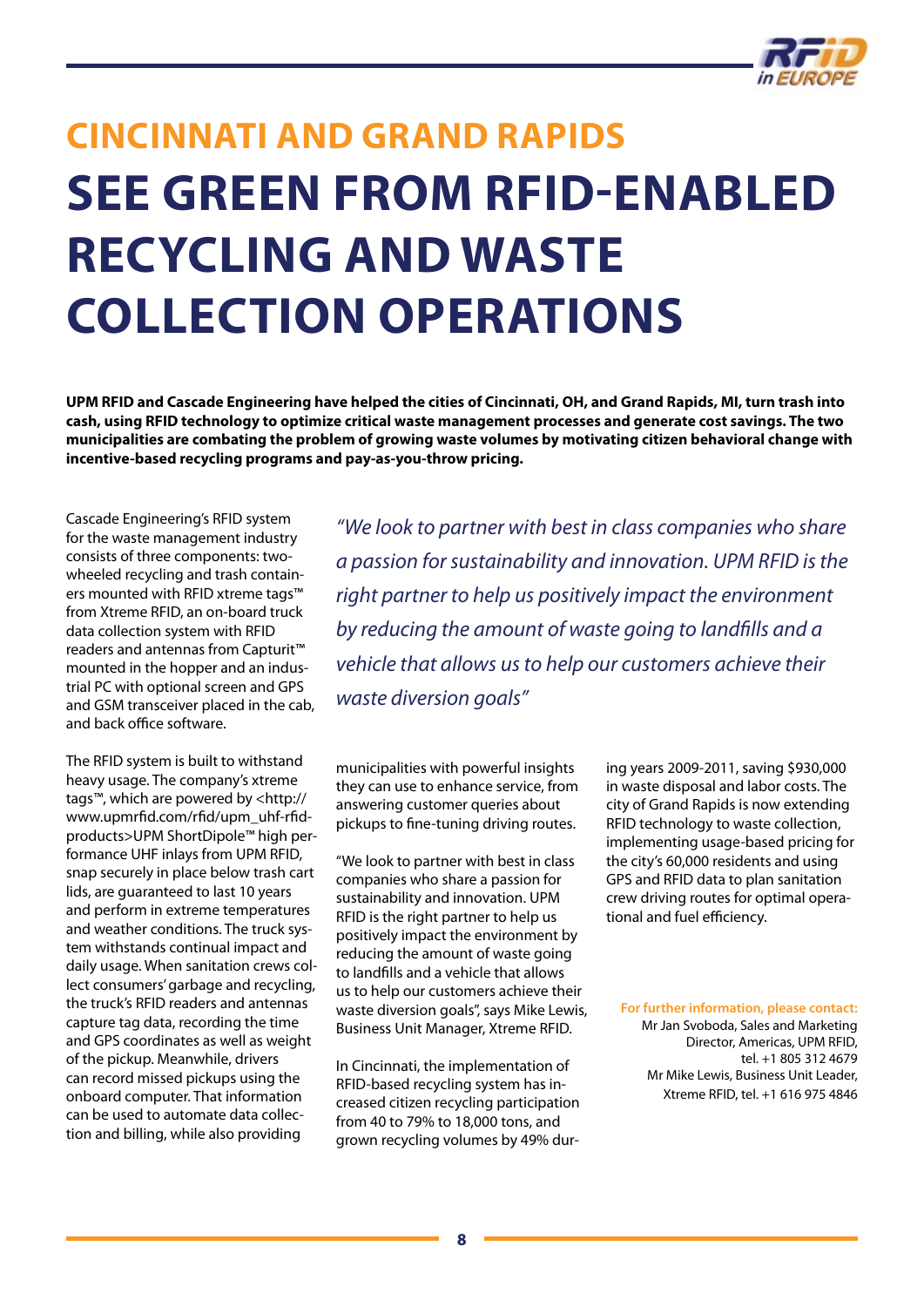

# <span id="page-8-0"></span>**BELGIAN CONSTRUCTION GIANT FABRICOM Implements RFID asset tracking**

#### **A FLOCK OF NORDIC ID MERLIN HF RFID MOBILE COMPUTERS DEPLOYED TO TRACK 92,000 ASSETS**

With tens of thousands of tools located in 6 depots across the country, Belgium's leading construction services company Fabricom wanted more transparent, real-time visibility of the movement of materials and supplies. RFID tagging was chosen as the method to increase efficiency and optimize utilization rates, ultimately helping to provide better customer service.

Last year Fabricom, part of the GDF Suez group of companies, embarked on an initial RFID implementation to track 92,000 tools and assets of different kinds. The company centrally allocates tools to its various divisions on an internal 'rental' basis. The system works well, but with 6 tool depots and dozens of projects on the go at any given time it is fraught with logistical challenges. Tool identification was especially challenging, as engraved ID numbers would become illegible. Given that correct identification is paramount



for proper life cycle management, especially considering that some tools regularly need to pass inspections, Fabricom knew that a better tool management system was essential.

### **PHI DATA BRINGS IN GLUE EXPERTS**

To spearhead the project Fabricom selected PHI DATA, a Belgian leader in AUTO-ID integration and asset tracking expert. PHI DATA's first step was to perform an extensive study on suitable tag types, frequency, shape and affixing method.

The process involved subjecting tags to intense testing, including submersion in water and oil, wrenching and hammering. In the end Fabricom selected three types of HF tags for accurate close range reading, each to be used on a different group of assets ranging from power drills to compressors, ladders, scaffolding and safety gear such as snaps, hooks and D-shackles. "A big challenge was finding a quick, fail-safe method of attaching tags," says Erik Cotman, Business Development Manager, RFID & RTLS at PHI DATA. "We ended up developing custom metal tags and bringing in glue experts. You can't wait 20 minutes for glue to dry before moving tools when you're tagging 92,000 of them." So far about 10,000 high value items such as generators, jackhammers and saws have been tagged.

### **NORDIC ID: BEST CHOICE**

In addition to the SAP module, Fabricom's new system consists of bespoke software created by PHI DATA, and Nordic ID Merlin HF RFID mobile com-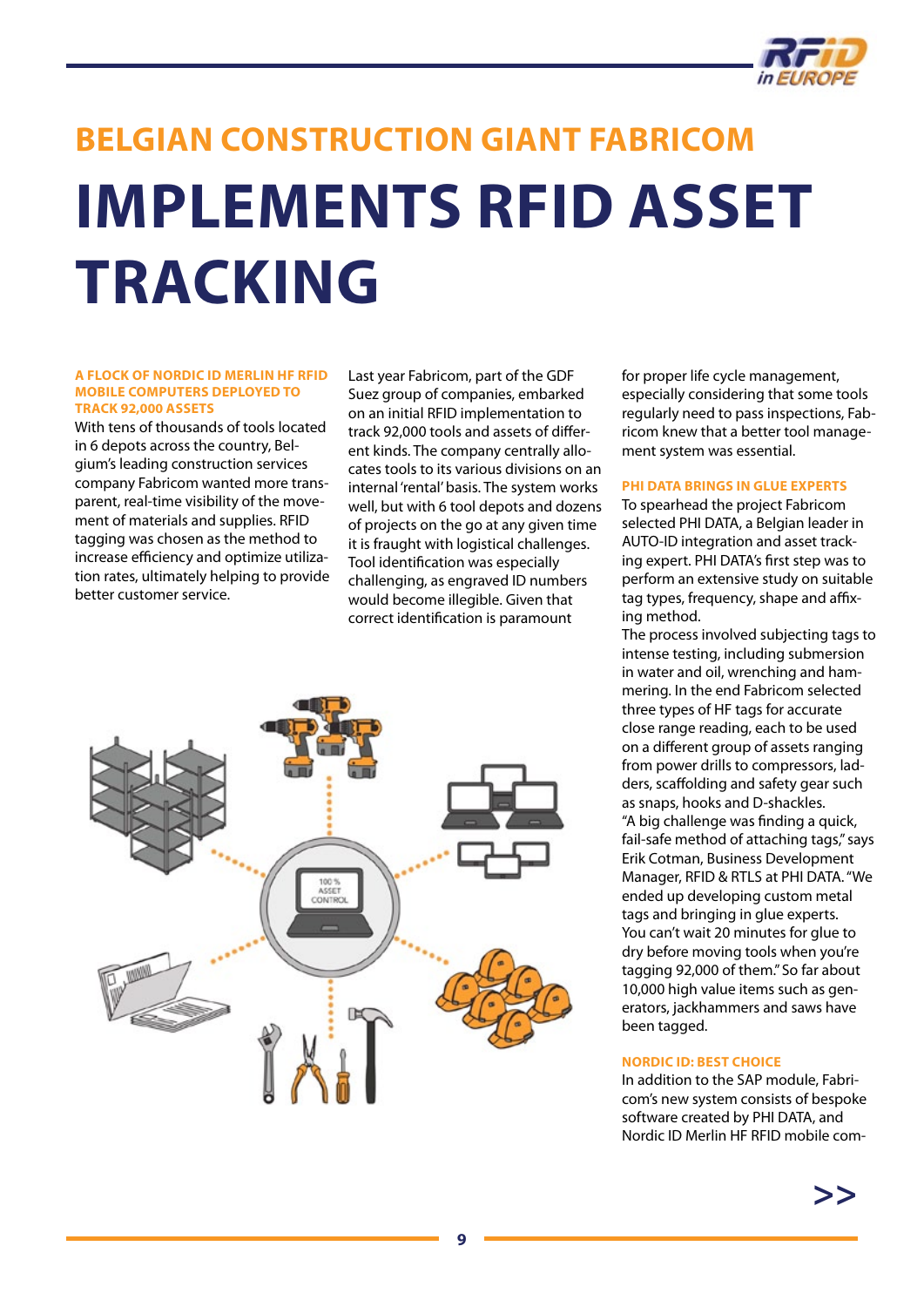

puters. For the past three years PHI DATA has relied almost exclusively on Nordic ID for accurate scanning in RFID implementations.

"We have built an RFID business unit separate from our mobility unit," explains Cotman. "As you can imagine we have become quite discerning when it comes to RFID equipment. Most RFID terminal manufacturers add RFID to existing barcode terminals. But Nordic ID products are built from the ground up to read RFID. The result is better performance than you find with most any solution on the market today."

There are 30 Nordic ID Merlin HF RFID mobile computers currently in use at Fabricom, busy loading tagged assets into the company's enterprise resource management system. The units are also equipped with barcode reading capability, as this is a requirement in shipping assets to different sites.

By tagging all assets, Fabricom will have real-time visibility into where the tools are and have gone. Once the model is proven, Fabricom intends to extend RFID tracking beyond depots to construction sites and other project locations. Crates in which tools are packed will have their own RFID tags, and a Wi-Fi based system will give Fabricom real time access to all tool movement in and out of depots and construction sites.

**For further information please contact:**  [alexander.aminoff@nordicid.com](mailto:alexander.aminoff@nordicid.com)

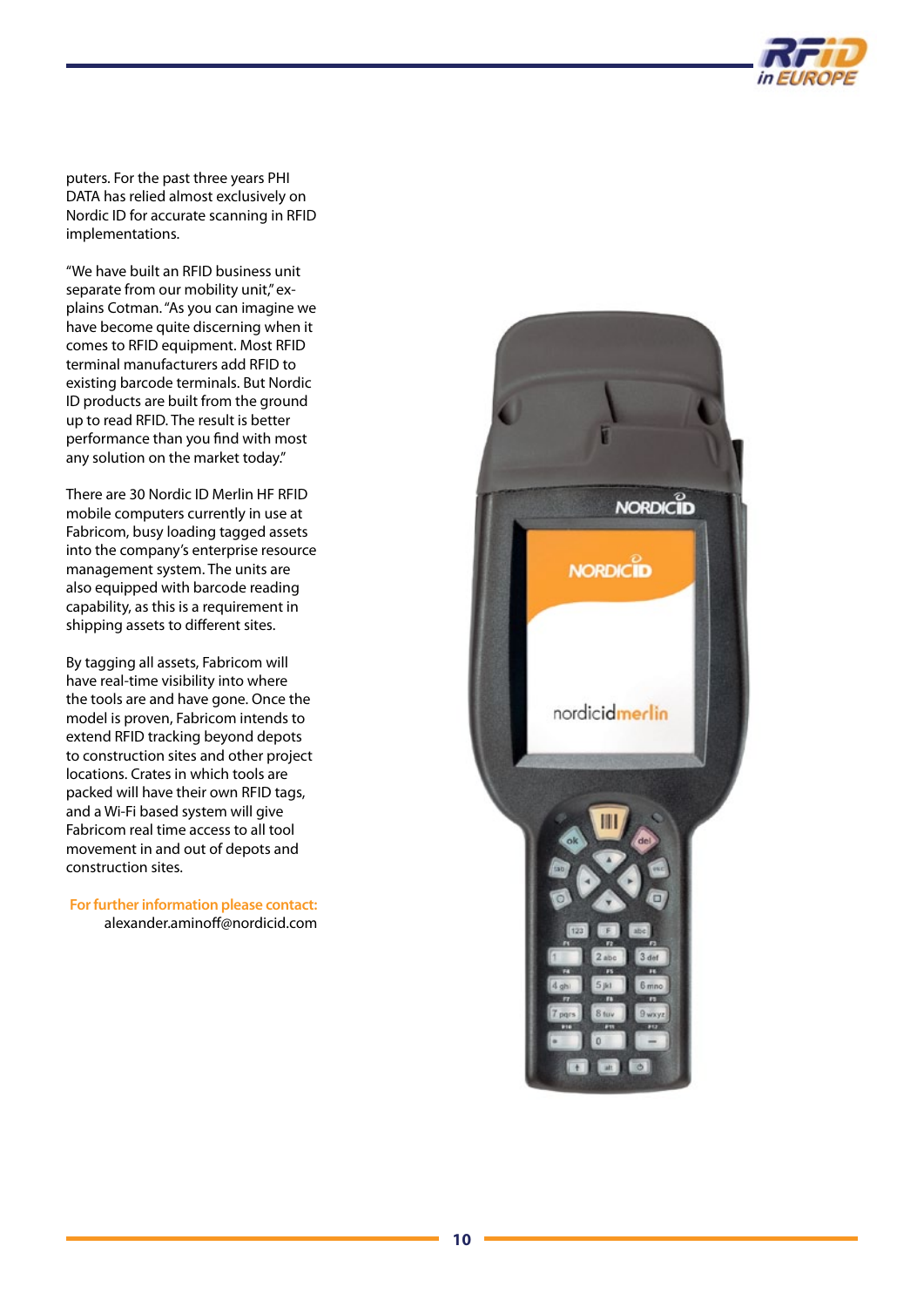

### <span id="page-10-0"></span>**Leo InnoTech and UPM RFID implement large-scale item-level RFID solution for apparel warehouse optimization in China**

**– Leo InnoTech (LIT) and UPM RFID have carried out one of the largest item-level RFID implementations for a Chinese apparel company, with six million apparel items tagged annually. The solution focuses mainly on warehouse logistics optimization, benefiting the apparel company with significantly lower labor costs and fast delivery. Leo Paper Group (LPG), LIT's parent company, supplies the printing and lamination of RFID hang tags with embedded <[http://www.upmrfid.com/rfid/upm\\_uhf-rfid-products](http://www.upmrfid.com/rfid/upm_uhf-rfid-products)> UPM DogBone™ and [<http://www.upmrfid.com/rfid/](http://www.upmrfid.com/rfid/upm_rfid-product-selector) [upm\\_rfid-product-selector](http://www.upmrfid.com/rfid/upm_rfid-product-selector)> UPM ShortDipole™ UHF inlays from UPM RFID.**

Leo InnoTech (LIT) has set up a patented solution with gate-in and gate-out tunnels: apparel is passing through accurately and reliably at an average 350 items within 20 seconds. For hanging garments, LIT has setup a 70-meter long automatic conveyor system, where garments are classified and controlled to 28 gates using RFID technology at a speed of 60-90 hanging garments every minute.

Using RFID technology in warehouse management, the apparel manufacturer will achieve substantial savings in labor costs. Meanwhile, when apparel items are passing through outbound logistics accurately and without delay, retail customers receive fast and correct deliveries to ensure better customer service. When misshipments and rush deliveries can be avoided, transportation resources are used more effectively and with lower impact on the environment.

LIT specializes in RFID and interactive technologies, providing total solutions for warehouse re-engineering using RFID technologies. The company provides consultation, RFID equipment sourcing and middleware, warehouse management software, and RFID hang tag and total system integration.



"We were very pleased to cooperate with UPM RFID in this apparel project. Their high-performance UHF RFID tags embedded into hang tags provide a stable and reliable implementation, which is vitally important in a largescale, item-level RFID solution," comments Kit Lee, VP & GM, Leo InnoTech.

"It's been a great pleasure to work with Leo InnoTech on this apparel project. I anticipate more and more local apparel brands implementing RFID in China in 2012. This project shows that <http://www.upmrfid.com/rfid/ upm\_rfid-apparel-brand-protection>

apparel companies can achieve a positive ROI with the correct selection of UPM RFID inlays supported by an intelligent software and hardware solution. This is a really good start to a successful business partnership between Leo InnoTech and UPM RFID," says Edward Lu, Sales and Marketing Director, APAC, UPM RFID.

### **For further information, please contact:**

Mr Edward Lu, Sales and Marketing Director, APAC, UPM RFID, tel. +65 6838 7286 Mr Kit Lee, VP & GM, South China, Leo InnoTech, <mailto:kit@leoinnotech.com>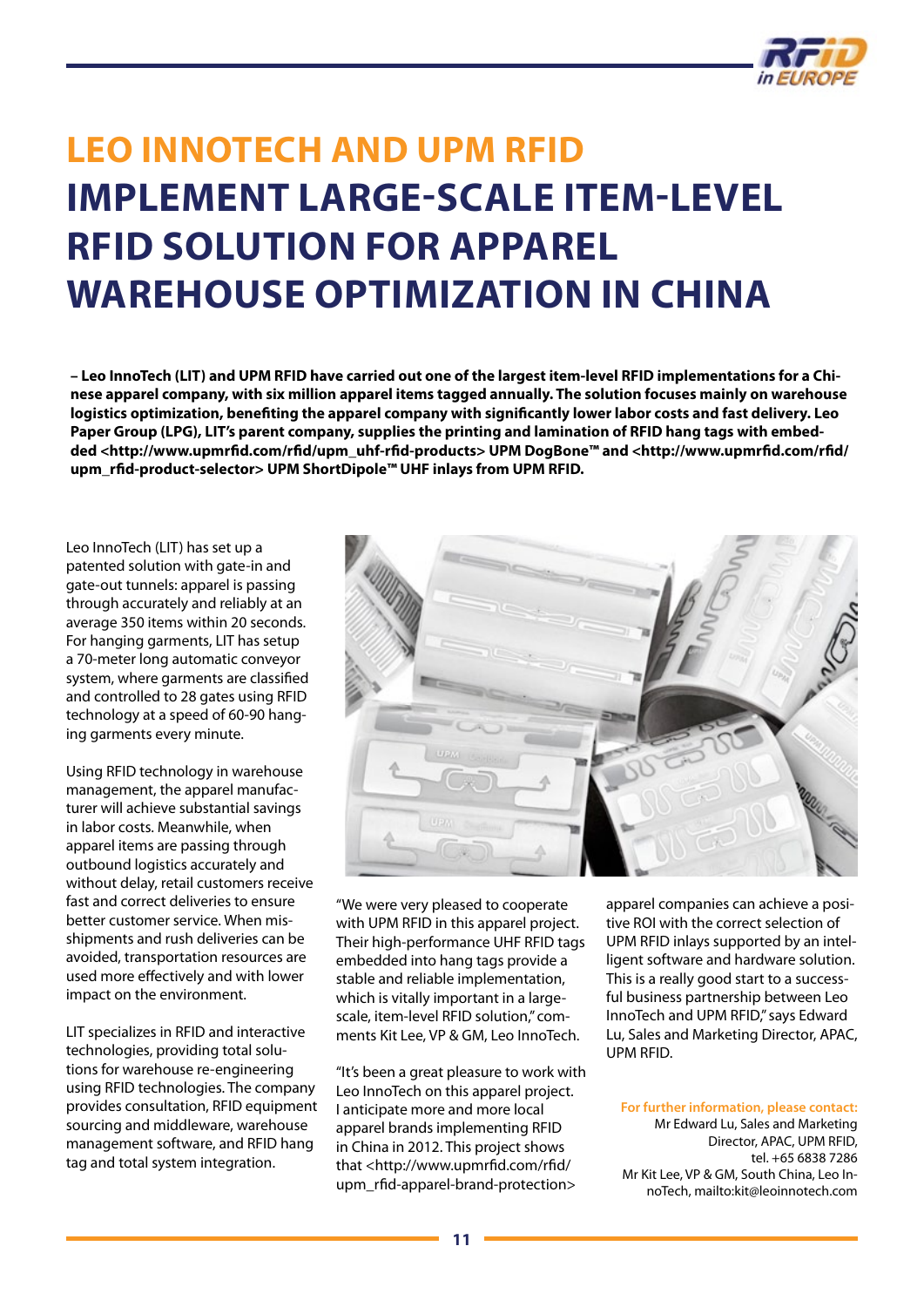

# <span id="page-11-0"></span>**UPM RFID and Waldemar Winckel to provide NFC tags through Touch2go netstore**

**UPM RFID and Waldemar Winckel, one of Europe's leading RFID label manufacturers and system integrators, have entered an agreement on the delivery of UPM RFID's NFC inlays through the 'Touch2go' online netstore.**

For the NFC products available at <http://www.touch2go.biz>www. touch2go.biz, Winckel uses reliable, high-quality [<http://www.upmrfid.](http://www.upmrfid.com/rfid/upm_nfc-rfid-products) [com/rfid/upm\\_nfc-rfid-products](http://www.upmrfid.com/rfid/upm_nfc-rfid-products)>UPM RFID inlays including UPM BullsEye™, [<http://www.upmrfid.com/rfid/upm\\_](http://www.upmrfid.com/rfid/upm_rfid-product-selector) [rfid-product-selector](http://www.upmrfid.com/rfid/upm_rfid-product-selector)>UPM Circus™ and UPM RaceTrack™.

Touch2go enables small companies, start-ups and entrepreneurs to utilize NFC technology so they can take off with the fastgrowing NFC ecosystem, introducing multiple NFC applications to customers interested in moving forward with NFC platforms. Depending on their needs, they can order various NFC products as self-adhesive or hang tags, posters, postcards or on-metal tags for marketing, loyalty applications or customer promotions. Through Touch2go, customers can purchase an extensive variety of NFC tag products, in small

The NFC products from Winckel can be used across a range of application

quantities or big volumes.

areas including brand protection, marketing, location-based services, loyalty programs and mobile payment.

Winckel also supplies NFC products from the 'identytag' series and offers consulting services for NFC solutions to companies under their 'identysys' business line.

*"These truly new possibilities, together with the continually growing number of NFC-compatible devices, phones and tablets, are transforming NFC into a wide-scale and fast growing technology platform".*

> "Everyone is talking about NFC. Many are asking how they can use this technology for their own purposes. Our new web shop is fuelling the development of NFC solutions. Anyone can afford our labels – even small restaurants, web shops or merchants. Tapping an NFC tag with your NFC device makes it possible to download websites, videos, music or specific product information – or simply infor

mation about the location or objects," comments Jörg Bald, CEO, Waldemar Winckel.

"These truly new possibilities, together with the continually growing number of NFC-compatible devices, phones and tablets, are transforming NFC into a wide-scale and fast growing technology platform. NFC is set to become the

> most interesting, 'touching', measurable and truly beneficial marketing tool for companies, regardless of their business size. Through Winckel's new NFC tag web shop and with the solution expertise they offer, this trend will be widely accessible by companies everywhere

in Europe," explains Mikko Nikkanen, Business Development Director, UPM RFID.

**For further information please contact:**

Mr Mikko Nikkanen, Business Development Director, UPM RFID, tel. +358 400 766 979 Mr Jörg Bald, CEO, Waldemar Winckel, tel. +49 2751 924 216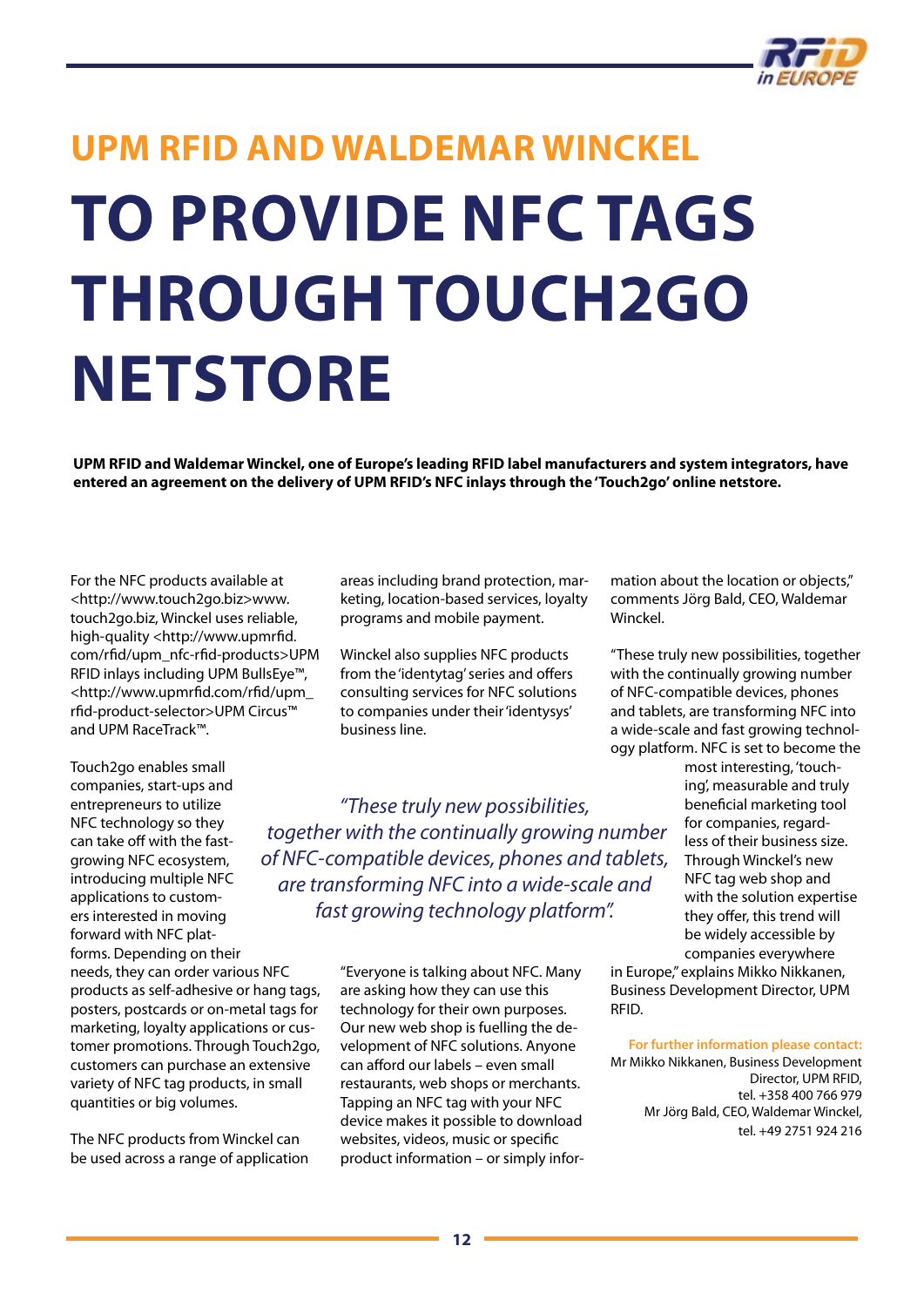

## <span id="page-12-0"></span>**TagMaster Selected by Thales Deutschland for Train Detection System**

A producer of advanced RFID solutions for rail applications, has been selected by Thales Deutschland to provide RFID systems for use in their Train Detection System. This system will be used as part of the signalling system which Thales is supplying for their re-signalling project on the monorail in Kuala Lumpur. TagMaster's total equipment value for the project is in the region of 3 MSEK. The TagMaster equipment has been delivered and will be installed during 2012 and includes HD Readers and customised software development.

These TagMaster Heavy Duty (HD) Readers will be trackside mounted and provide train location for the Train Detection System. HD tags will be fitted to the trains. The accuracy of the RFID system is particularly important since it provides information to fixed blocks signalling system and the vehicles have the ability to change direction on the track in some situations. "Thales is a large and important supplier of signalling control systems and we are pleased Thales has selected TagMaster as a solution provider for their system. Both companies have worked with this development

for some time and we expect to see subsequent projects as a result of this co-operation", says Richard Holt, Director of Sales - Transportation at TagMaster AB.

*"Thales is a large and important supplier of signalling control systems and we are pleased Thales has selected TagMaster as a solution provider for their system"*

### **About TagMaster**

TagMaster is a Swedish technology company founded 1994 with headquarters in Kista (Stockholm), Sweden. TagMaster designs and markets advanced long-range radio frequency identification (RFID) systems and information services associated with automatic vehicle identification, rail bound transportations and people access, in order to increase efficiency, security, convenience and to decrease environmental impact. TagMaster exports mainly to Europe, Asia and North America via global network of partners, systems integrators and distributors. TagMaster shares are traded on First North in Stockholm, Sweden. TagMaster's Certified Adviser is Remium AB. [www.](http://www.tagmaster.com) [tagmaster.com](http://www.tagmaster.com)

#### **For more information, please contact:**

Richard Holt, Director of Sales - Transportation Telephone: +46 8 632 1968 E-mail: [richard.holt@tagmaster.com](mailto:richard.holt@tagmaster.com)

#### **About Thales Deutschland – Transportation Systems Division**

Thales is a world leading supplier of cutting-edge railway signalling solutions for main line and urban rail which guarantee the safe, reliable, convenient, and efficient transport of passengers and freight.

Thales has widespread, international experience in all aspects of control and safety technology, network integration and corresponding services concerning technical operations and maintenance.

The product portfolio includes, among others, the following solutions:

- AlTrac for interoperable train control also comprising ETCS solutions (European Train Control System)
- LockTrac for train routing, also including the leading electronic interlockings from Thales
- FieldTrac for field elements such as axle counters, point machines and signals
- NetTrac for network management, disposition and control.

Thales provides turnkey solutions that increase performance and line capacity while reducing operating, maintenance and infrastructure costs. Thales' goal is to be its customers long-term partner and to help them address major challenges for continual growth.